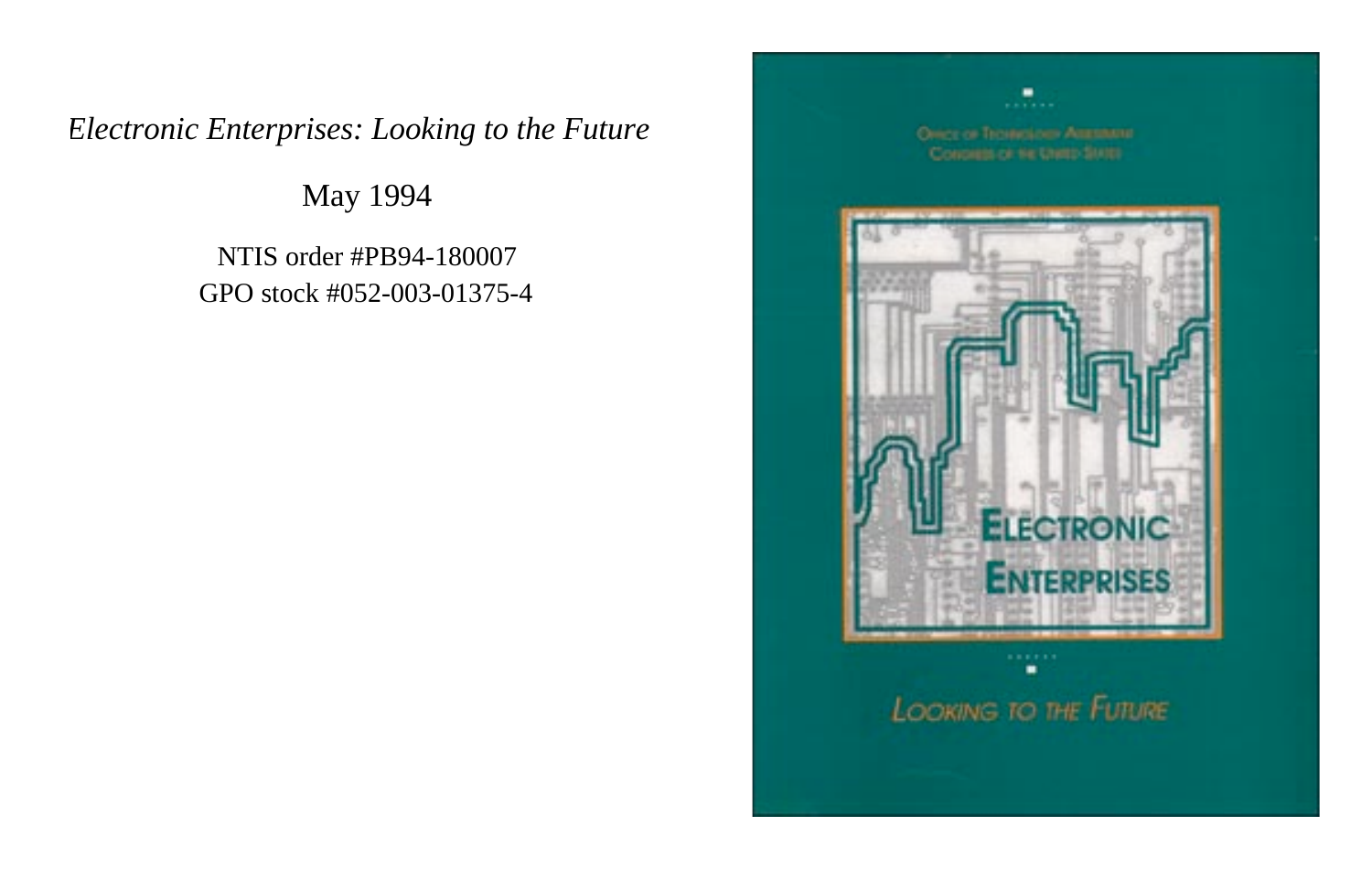**Recommended (Nation:** U.S. Congress, Office of Technology Assessment, *Electronic Enterprises:* Looking to *the Future,* OTA-TCT-600 (Washington, DC: U.S. Government Printing Office, May 1994).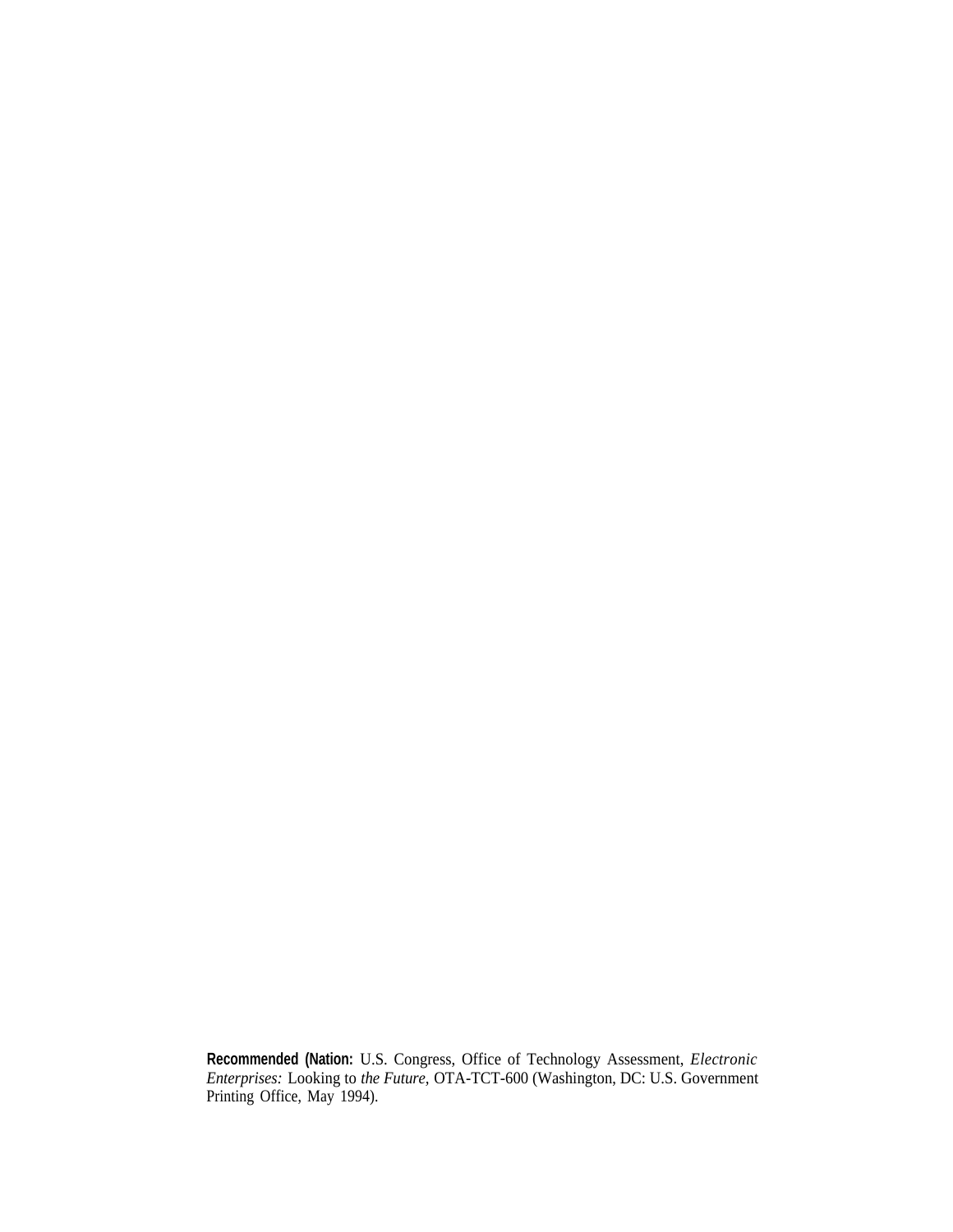## F**oreword**

the characteristics of the infrastructure that will be required to support it. The report found that, in an electronically networked *lectronic Enterprises: Looking to the Future* takes a strategic look at the development of electronic commerce and identifies support it. The report found that, in an electronically networked economy, the design and underlying architecture of the global information infrastructure will have a major impact on national economic growth and development. The Senate Committee on Commerce, Science, and Transportation and the House Committee on Science, Space, and Technology requested the report.

To support U.S. business performance and to ensure a competitive economic playing field, the information infrastructure will need to be flexible and open, seamless and interoperable, and evenly and ubiquitous y deployed. How well the infrastructure meets these criteria will depend on factors such as the degree of competitiveness in the communication and information networking industries; the rules governing access and interconnection; and the availability of standards and software applications to support electronic commerce.

The government can adopt a number of strategies to promote a network architecture that meets these requirements. Several strategies are discussed in the report. Complementary actions to support business and the workforce in the effective use of networking technologies are also identified. If American businesses are to benefit fully from electronic commerce. infrastructure policy cannot be developed in a vacuum; adequate attention must also be given to the social and economic factors that govern the use of networking technologies as Congress develops a national infrastructure policy.

OTA appreciates the assistance of the project advisory panelists, workshop participants, and the interested business, labor, consumer, and other private sector groups and individuals who participated in the study. OTA values their perspectives and comments; the report is, however, solely the responsibility of OTA.

ROGER C. HERDMAN **Director**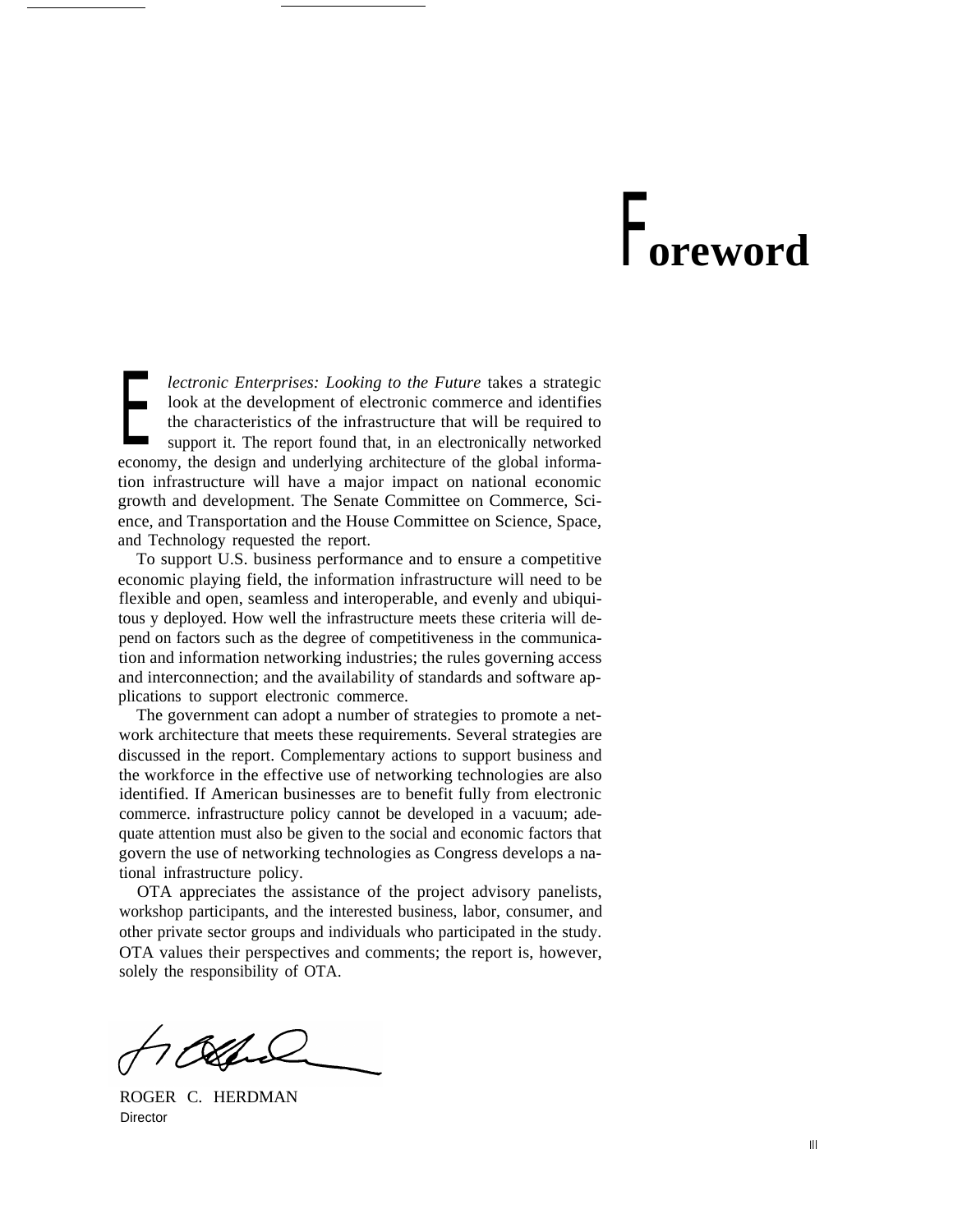# **Advisory Panel**

### **Daniel Bell**

*Panel Chairperson* Scholar-in-Residence American Academy of Arts and **Sciences** 

**Marietta Baba**

Professor Department of Anthropology Wayne State University

**James Beatty** President National Consulting Systems, Inc.

## **Jim Berm**

Executive Director Federation for Industrial Retention and Renewal

**Kathleen Bernard** Director, External Programs North Carolina Supercomputer

Center **Willard R. Bishop, Jr.** President Willard Bishop Consulting, Ltd.

**Fred Block** Chairman Department of Sociology University of California at Davis **Bernard W. Campbell** Vice President, Corporate Information Services Sonoco Products Co.

**Carl Cargill** Standards Strategist Sun Microsystems, Inc.

**William Cunningham** Founder and Director Focus: HOPE

**Irwin Dorros** Executive Vice President, Technical Services Bell Communications Research

**Frank Emspak** Professor University of Wisconsin, Madison School for Workers

**Sara Kiesler** Professor Department of Social and Decision Sciences Carnegie Mellon University

**James L. Koontz** Chief Executive Officer Kingsbury Corp.

**Donald R. Lasher** President Information Services Division United States Automobile Association

**Scott Loftesness** Group Vice President Visa International

**Glenn Smith** Manager Strategic Technology Planning United Parcel Service

**Paul Vetter** Director, Information Services Cone Mills Corp.

**Mark Weiser** Chief Scientist and Manager Computer Science Laboratory Xerox Palo Alto Research Center

**John Wohlstetter** Director, Technology Affairs GTE Corp.

**John Zysman** Professor Department of Political Science University of California, Berkeley

/k)&: OTA appreciates and is grateful for the valuable assistance and thoughtful critiques provided by the advisory panel members. The panel does not, however, necessarily approve, disapprove, or endorse this report. OTA assumes full responsibility for the report and the accuracy of its contents.